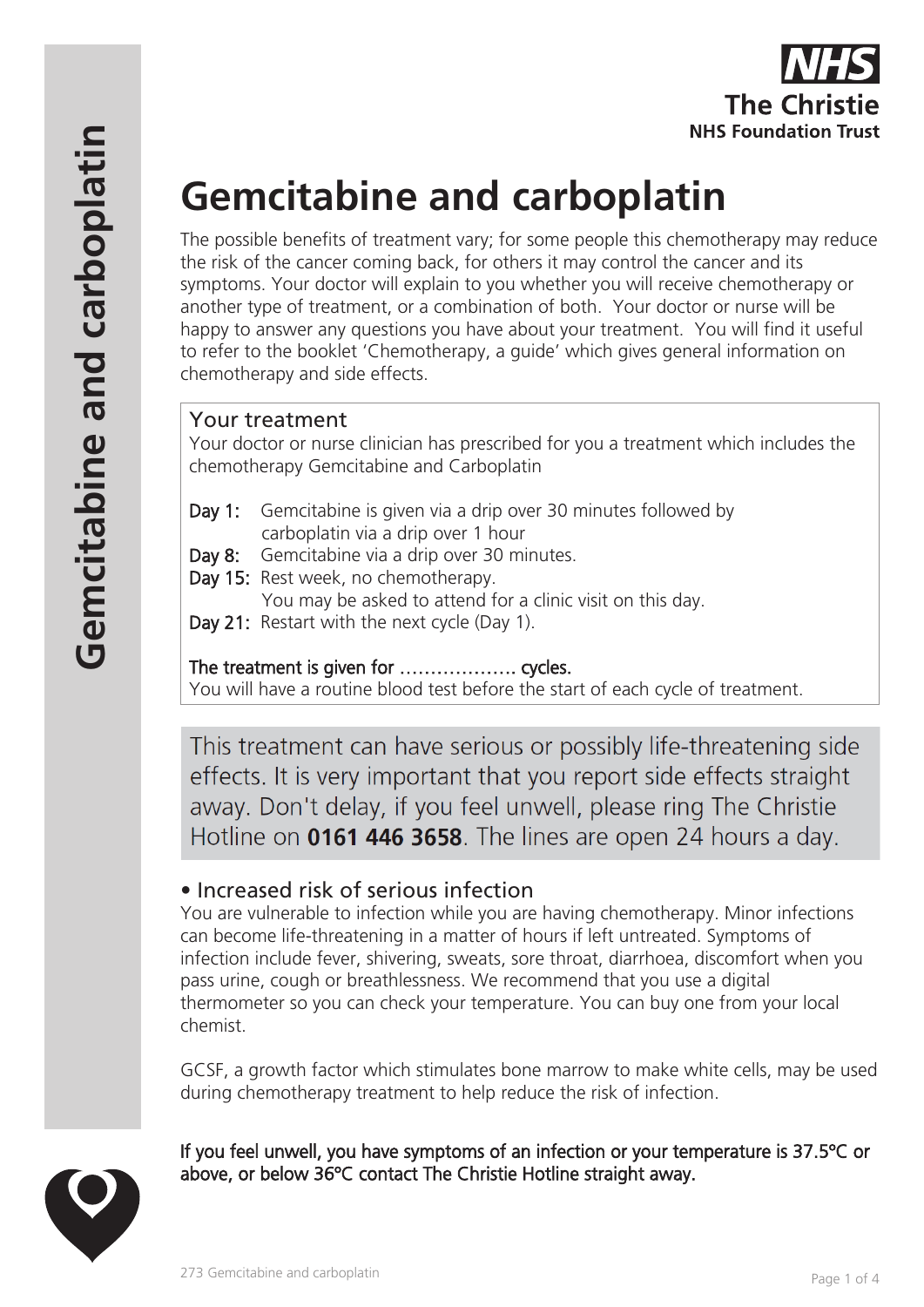# Possible side effects

Chemotherapy can cause many different side effects. Some are more likely to occur than others. Everyone is different and not everyone gets all the side effects. Most side effects are usually temporary, but in some rare cases they can be life-threatening. It is important to tell your hospital doctor or nurse about any side effects so they can be monitored and, where possible, treated.

# Common side effects (more than 1 in 10)

## • Anaemia (low number of red blood cells)

While having this treatment you may become anaemic. This may make you feel tired and breathless. Let your doctor or nurse know if these symptoms are a problem. You may need a blood transfusion.

#### • Bruising or bleeding

This treatment can reduce the production of platelets which help the blood clot. Let your doctor know if you have any unexplained bruising or bleeding, such as nosebleeds, bloodspots or rashes on the skin, and bleeding gums. You may need a platelet transfusion.

#### • Nausea and vomiting (sickness)

The severity of this varies from person to person. Anti-sickness medication may be given along with your chemotherapy to prevent this. You may also be given anti-sickness tablets to take at home. If you continue to feel or be sick, contact your GP or this hospital, because your anti-sickness medication may need to be changed or increased.

#### • Lethargy

Some chemotherapy may make you feel tired and lacking in energy. It can be frustrating when you feel unable to cope with routine tasks. If you do feel tired, take rest and get help with household chores. If necessary, take time off work. Gentle exercise such as walking can be beneficial.

#### • Skin rash

You may develop a skin rash. This is usually mild and easily treated. Tell your doctor on your next visit.

#### • Flu-like symptoms and headaches

Some chemotherapy may cause flu-like symptoms such as fever, aches and pains and shivering about 3 to 5 hours after it is given. These symptoms are temporary and should go within 12 to 24 hours. Paracetamol will help. If your symptoms are particularly severe, tell your doctor on your next visit.

## Uncommon side effects (less than 1 in 10)

#### • Diarrhoea (Warning!)

If this becomes a problem while you are having treatment, contact The Christie Hotline on 0161 446 3658 for advice. If you develop severe diarrhoea, it is important to contact The Christie straightaway as this may be a sign of a serious infection. Don't delay!

#### • Constipation

If you become constipated, try to drink plenty of fluids and eat foods high in fibre. Tell your doctor who may prescribe a suitable laxative. Ask staff for a copy of The Christie booklet 'Eating - help yourself' which has useful ideas about diet when you are having treatment. Please contact The Christie Hotline if your constipation lasts more than 3 days or you experience abdominal discomfort.

#### • Sore mouth

Your mouth may become sore or dry, or you may notice small mouth ulcers during this treatment. Drink plenty of fluids and clean your teeth regularly and gently with a soft toothbrush to help to reduce the risk of this happening. We can prescribe a mouthwash for you to use during treatment. You can dilute this with water if your mouth is sore. Ask your doctor or nurse for further advice. There is also mouth care information in The Christie chemotherapy booklet. If you continue to have a sore mouth, contact The Christie Hotline.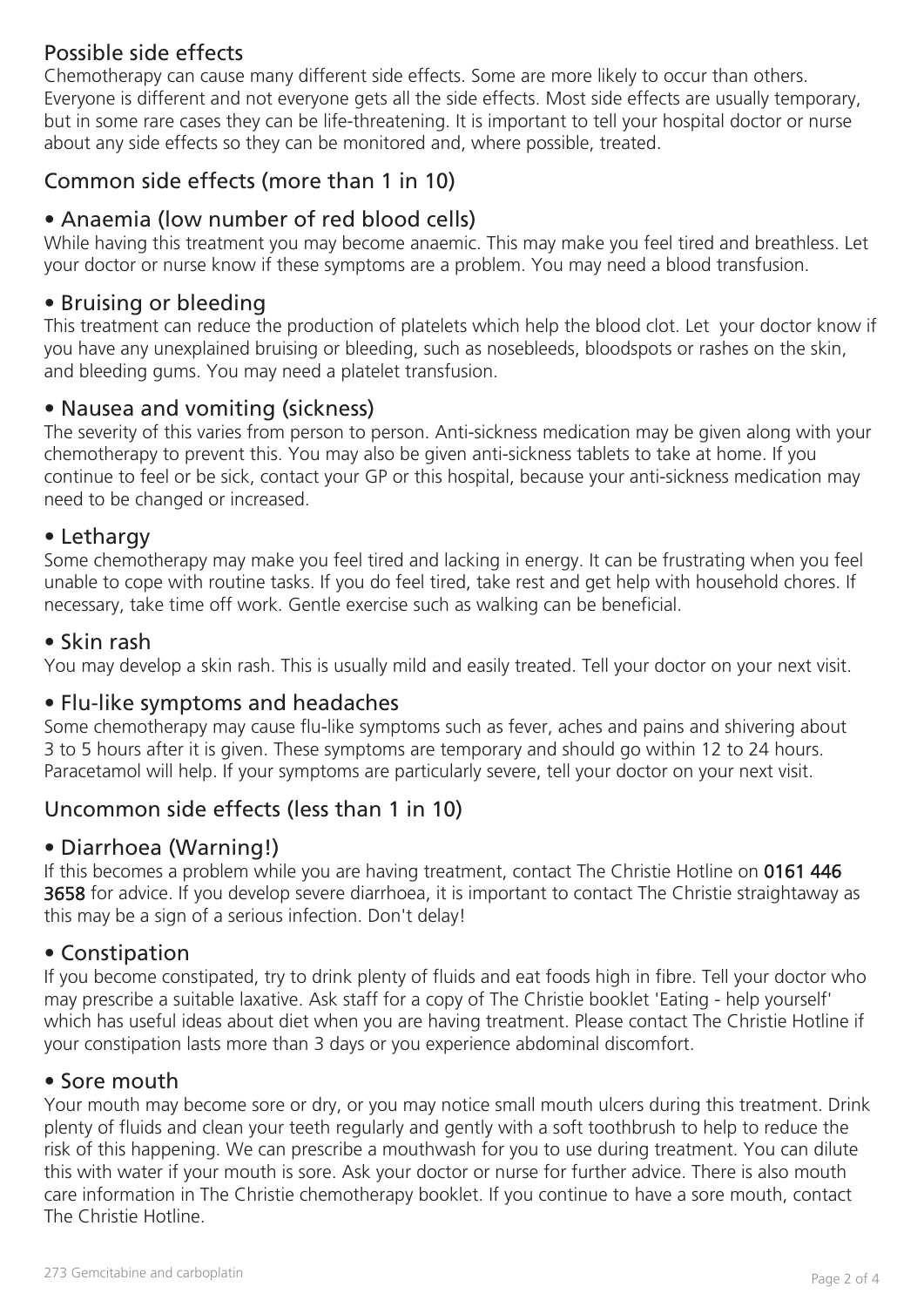#### • Strange taste

Occasionally during treatment you may experience a strange taste, sometimes described as metallic or bitter. A strongly flavoured sweet or mint will help to disguise this.

#### • Tinnitus and high frequency hearing loss

You may develop tinnitus (ringing in the ears), this sensation should subside when your treatment finishes. High frequency hearing loss can also occur with this chemotherapy, this may be permanent.

## • Tingling and numbness in the fingers or toes

This is due to the effect of the chemotherapy on the nerves and is known as peripheral neuropathy. You may also notice that you have difficulty doing up buttons or similar tasks. Tell your doctor if you notice any numbness or tingling in your hands or feet. This usually improves a few months after treatment has finished although this may be permanent.

#### • Hair thinning

It is uncommon to lose hair with this treatment although it may thin a little. It is advisable to avoid perms, colours, use of hot brushes and vigorous, frequent washing that could increase hair loss. Please remember that this is a temporary side effect and your hair will grow back when your treatment is completed. Very rarely, hair loss can be permanent.

The cancer information centre offers a coping with hair loss service to all patients where support, information and advice will be given. Drop in, contact 0161 446 8100 or email informationcentre@christie.nhs.uk. Information about the wig service can also be found here, and vouchers for wigs can be obtained for eligible patients. The wig room provides a drop-in service, please see The Christie leaflet 'The wig fitting service' for further information.

The Maggie's Centre runs a Talking Heads hair loss support workshop for anyone who is anticipating or experiencing hair loss (both men and women). These sessions cover the practicalities of hair loss as well as offering support with its emotional impact. Contact Maggie's on 0161 641 4848 or email manchester@maggiescentres.org.

#### Rare side effects (less than 1 in 100)

#### • Hair loss

Total hair loss is not usual with this chemotherapy.

#### • Allergic reaction

Ask the staff for help if you notice any of the following:

- Some people have hot flushes when the drug is being given.

- Fevers and chills: back pain, shortness of breath, headaches and swelling of the face may occur during the time the drug is being given. If this happens please tell the staff straightaway. Your doctor may prescribe a drug that can help to reduce these side effects and, if necessary, we can give you this before your next treatment.

#### • Extravasation

Extravasation is when chemotherapy leaks outside the vein. If you develop redness, soreness or pain at the injection side at any time, please let us know straightaway.

## Serious and potentially life threatening side effects

In a small proportion of patients chemotherapy can result in very severe side effects which may rarely result in death. The team caring for you will discuss the risk of these side effects with you.